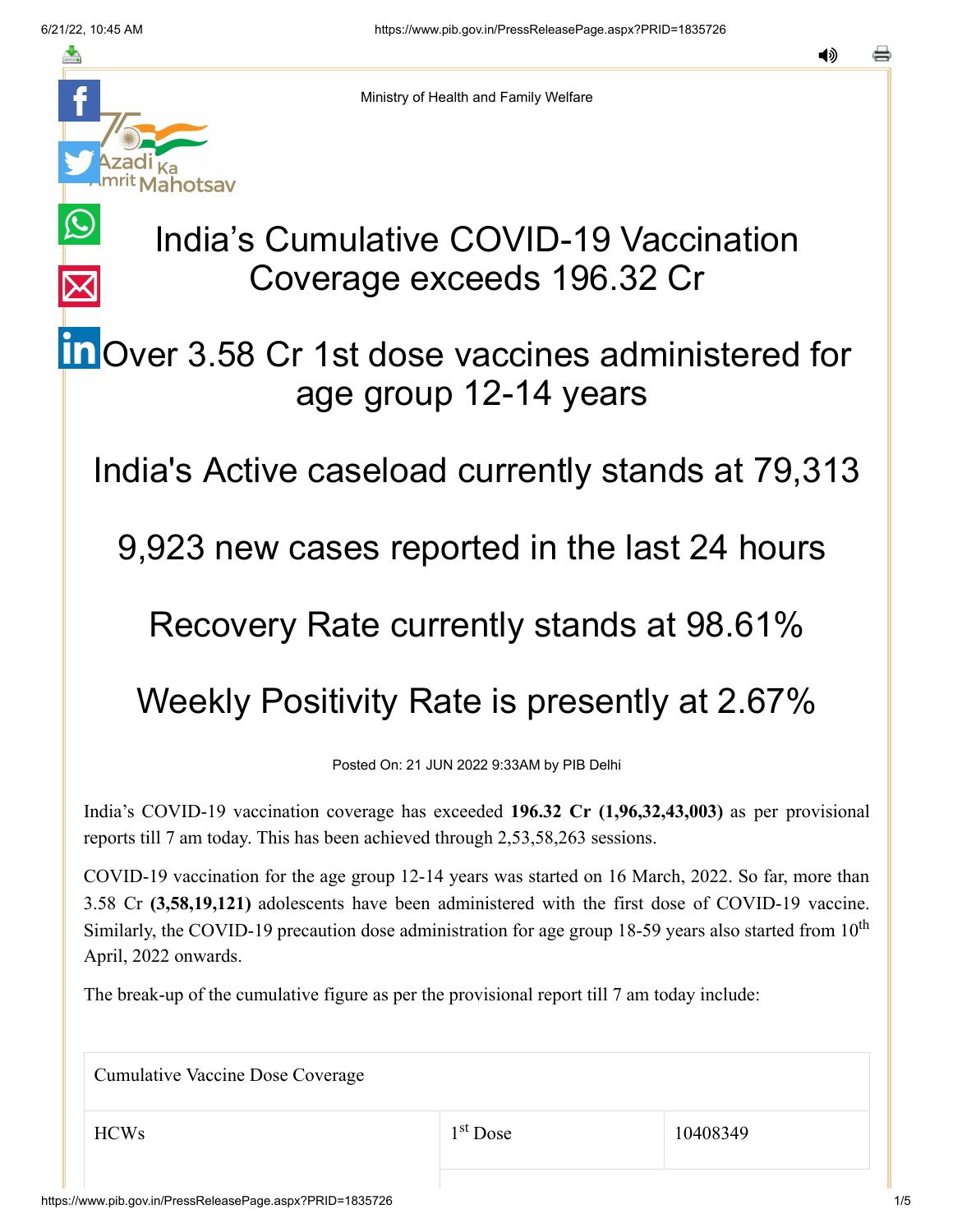|                                                | $2nd$ Dose             | 10056882       |
|------------------------------------------------|------------------------|----------------|
|                                                | <b>Precaution Dose</b> | 5541271        |
| <b>FLWs</b>                                    | 1 <sup>st</sup> Dose   | 18422159       |
|                                                | $2nd$ Dose             | 17613030       |
|                                                | <b>Precaution Dose</b> | 9666829        |
| Age Group 12-14 years<br>Age Group 15-18 years | 1 <sup>st</sup> Dose   | 35819121       |
|                                                | $2nd$ Dose             | 21296142       |
|                                                | $1st$ Dose             | 60128335       |
|                                                | $2nd$ Dose             | 47832947       |
| Age Group 18-44 years                          | 1 <sup>st</sup> Dose   | 557922551      |
|                                                | $2nd$ Dose             | 498173044      |
|                                                | <b>Precaution Dose</b> | 2087553        |
| Age Group 45-59 years                          | 1 <sup>st</sup> Dose   | 203390274      |
|                                                | $2nd$ Dose             | 192725116      |
|                                                | <b>Precaution Dose</b> | 2125281        |
| Over 60 years                                  | 1 <sup>st</sup> Dose   | 127209000      |
|                                                | $2nd$ Dose             | 120333098      |
|                                                | <b>Precaution Dose</b> | 22492021       |
| <b>Precaution Dose</b>                         |                        | 4, 19, 12, 955 |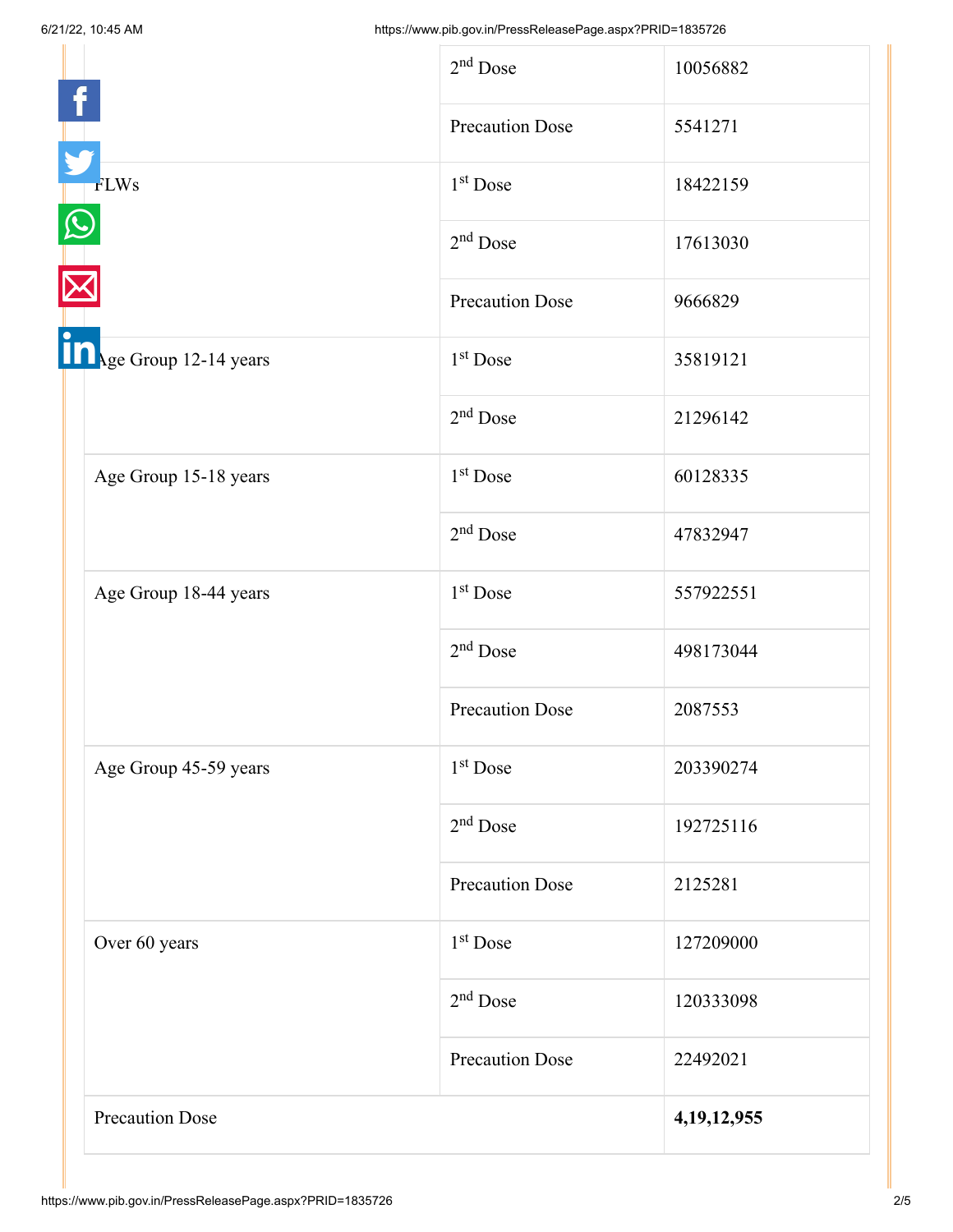

Consequently, India's recovery rate stands at **98.61%. 7,293** patients have recovered in the last 24 hours and the cumulative tally of recovered patients (since the beginning of the pandemic) is now at **4,27,15,193.**

23-Nov

28-Dec

01-Feb

08-Mar

12-Apr

17-May

 $21$ -Jun

 $19-Oct$ 



01-Jun

06-Jul

10-Aug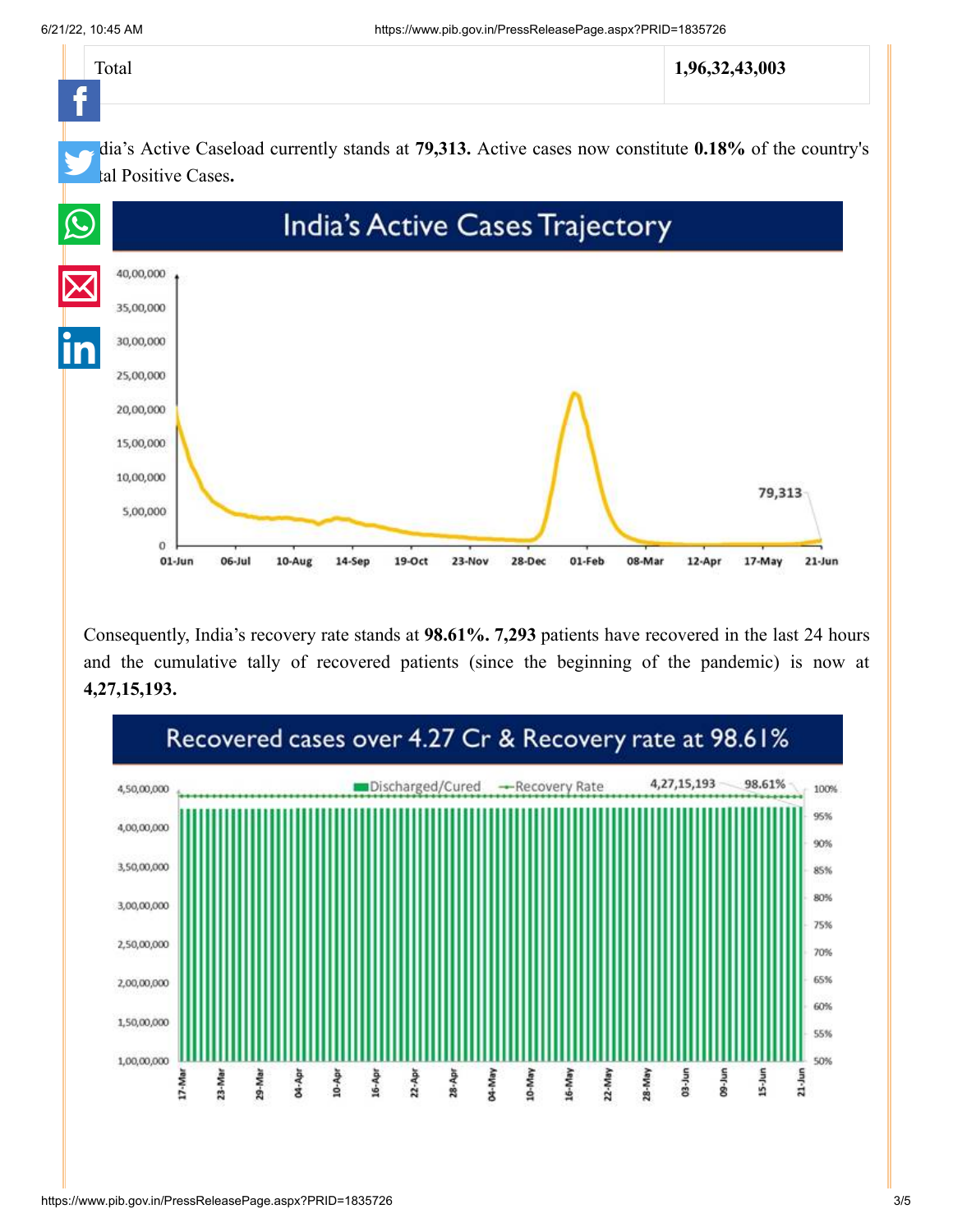f

**9,923 new cases** were reported in the last 24 hours.

#### More than 9K New Cases reported in last 24 hrs



The last 24 hours saw a total of **3,88,641** COVID-19 tests being conducted. India has so far conducted over **85.85 Cr (85,85,26,854)** cumulative tests.

**Weekly Positivity Rate** in the country currently **stands at 2.67%** and the **Daily Positivity rate is reported to be 2.55%.**



**MV/AL**